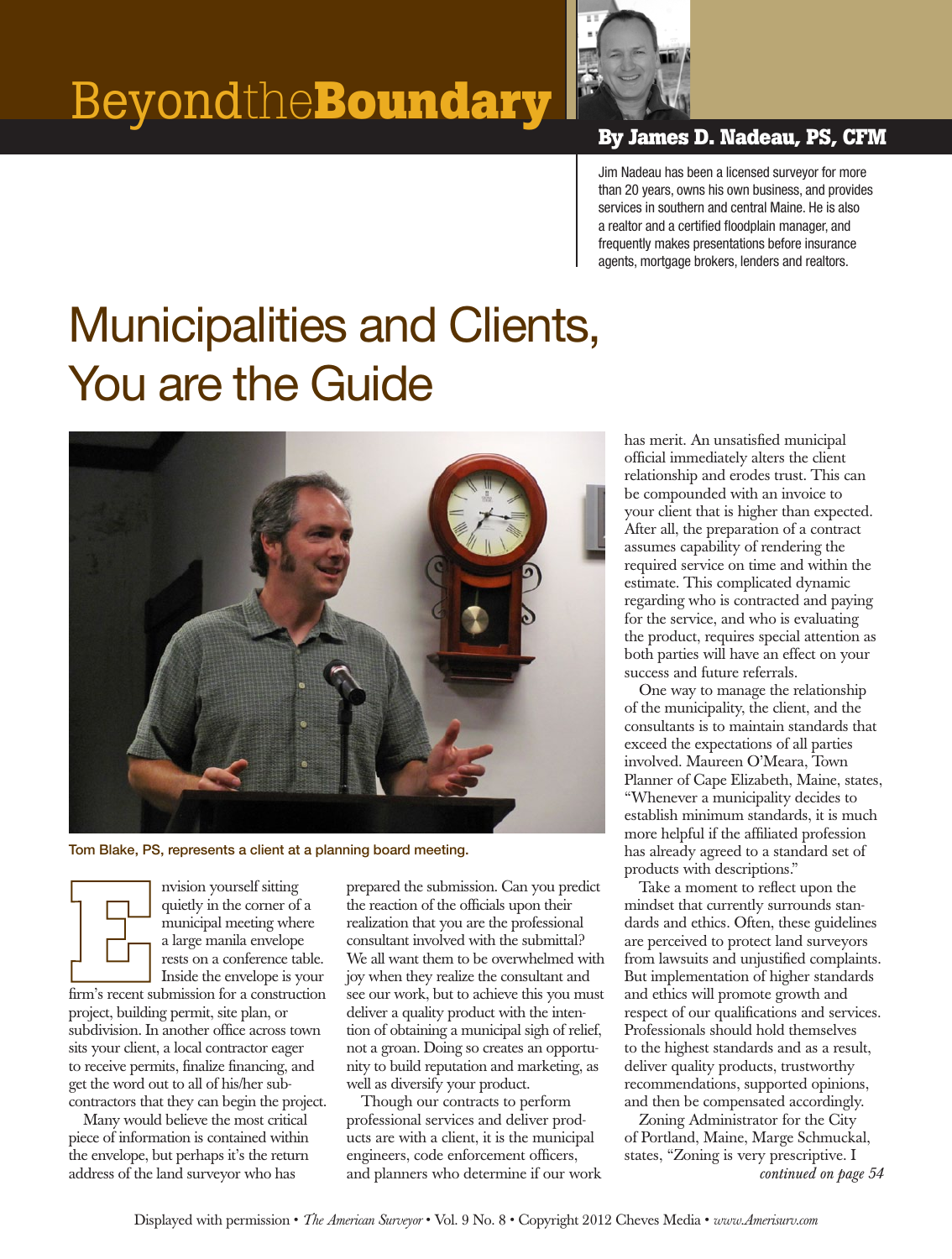cannot give or take a couple of feet, or even inches, here and there. When the Land Use Ordinance states that a minimum setback is ten (10) feet, then I must require 10 feet, not 9 feet 6 inches. I can appreciate that other professionals, such as surveyors, also have very prescriptive professions." *Nadeau, continued from page 56*

When working with municipalities, town officials have specific checklists and

guidelines that must be satisfied in order to obtain approvals. Beyond the checklist is the required narrative. Although it is written within an outline, it is nonetheless an assertion of the consultant's professional opinion. The narrative must be qualified, substantiated, and from a source that has demonstrated integrity and established trust. Holding to the highest professional standards when producing work will insure that it does.



O'Meara makes it clear that "we need the product requested, of good quality because everything we do is subject to public scrutiny."

Where does the process begin with a municipality? Establish open and honest communications with the town office who will review your work. Do not let professional insecurities deter you from initiating a conversation that can help you prioritize the steps you will take to meet your client's needs and, equally important, satisfy the reviewing municipal official. The client, the consultant or representative, and at times, the municipal official, may not have a full grasp on the requirements for a specific approval. Schmuckal knows this all too well, "I cringe when I receive plans from home owners who apparently have no idea what they purchased and where it may be located on the face of the earth. Too many times I have totaled up the dimensions of what a home owner shows me on a simple plan. Based on the dimensions shown on their plans, I am adding up 125 feet where the actual dimension on their deed is 100 feet! And I totally worry when a home owner tells me that they don't have a survey but they do know where their property line is located because they believe that a fence on their property is the property line. Red flags immediately go up."

By creating solid communications with the town officers prior to and during the project, the execution of services will be more efficient and your quality of work will be superior. Municipal officers will welcome the initiative and professional integrity conveyed by such a communication. If a problem does surface, the established line of communication allows for a painless discussion of the issue at hand with the correct municipal official. This clarity and communication with municipal officers will allow you to produce quality work for building permits, site plans, subdivisions, etc. But keep in mind, it shouldn't matter who is contracting you or who is evaluating your work; your own expectations should be the highest bar. In other words, be your toughest critic.

Another avenue to consider is to diversify your product offerings and make sure each of the municipalities you desire to work with have been notified of your capabilities. Adding certifications and licenses such as Certified Floodplain Manager, Certified Floodplain Surveyor, Certified Underground Utility Locator,